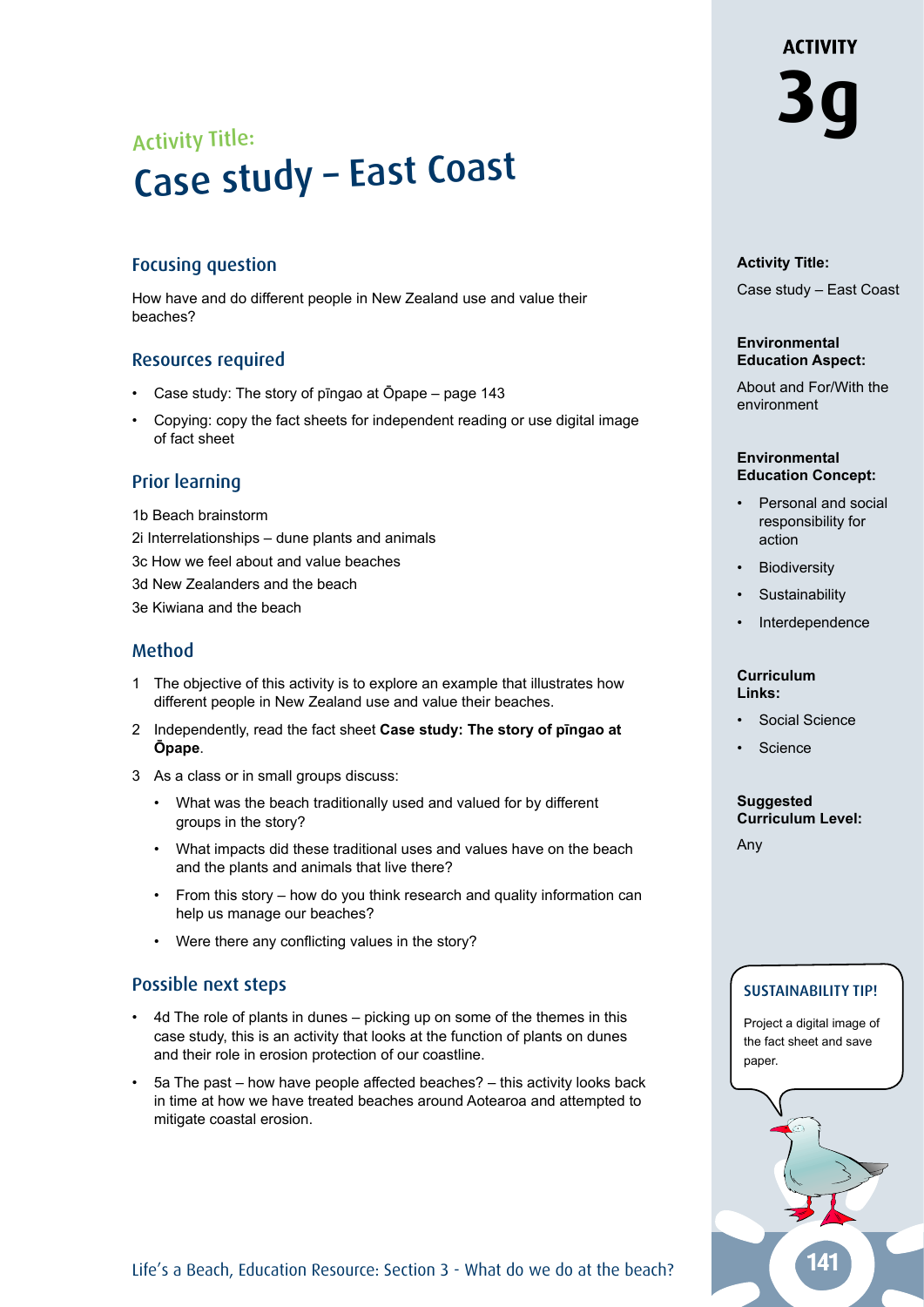

Tukutuku panels at the marae near Opape

## *Case study: The story of pīngao at Ōpape*

*A story – as told to the Coast Care Coordinator*

"I guess this goes for all coastal marae but this particular story came from Omaramutu just east of Ōpōtiki near Ōpape. In that marae, in the wharenui, you can look at the beautiful tukutuku panels. When enquiring where the pīngao came from to make those panels I was told it came from the beach adjacent to and down below the marae. When we went and had a look there were no plants left on the beach; it was just a barren bare sand area.

I think the tukutuku panels were made in the late 1950s. In the early 1960s big herds of cattle had been driven through the beaches there. This continued for decades afterwards and those herds removed all of the native plants on those dunes. They totally wiped them out – the spinifex, pīngao and probably the *Euphorbia glauca* and most of the back dune plants as well. There were at least 100,000 cattle coming through those beaches every year, probably more. And that brought destruction on a massive scale.

Through no fault of their own these people (at the marae) had lost that weaving resource (taonga raranga pīngao) and were very quiet and very humble about it. They didn't make any demands. They didn't want any compensation or anything like that. They said it was a real shame that the weaving resource had been lost and that now to get pīngao they had to go over to the Whanganui area. They had some contacts over there and they had to go to those people and get permission

to harvest pīngao in Whanganui which is hundreds of kilometres away. So we resolved then that we (Coast Care) should try and do something to reverse the damage to the dunes and dune plants of Omaramutu.

### *Ngā mahi tahi – working together as one*

So we worked together – Ōpape Coast Care and a great bunch of iwi members. We got together down on the beach and started replanting pīngao and spinifex. This all began sometime around the year 2000.

What happened next was that a local chap who was well meaning and avid about conservation threatened to spray or remove the pīngao because he thought pīngao plants could harbour predators which might attack the dotterels nesting in there. This person didn't really want to consider any other reason for having the pīngao there. We think maybe there was some misconception of pīngao and its past relationship with dotterel. But in the end, the bottom line was; as far as he was concerned the pīngao and the dotterels would never get on. To save the dotterels, to ensure their successful breeding, he said the pīngao had to go.





*Beach and foredune in front of the marae near Ōpape*